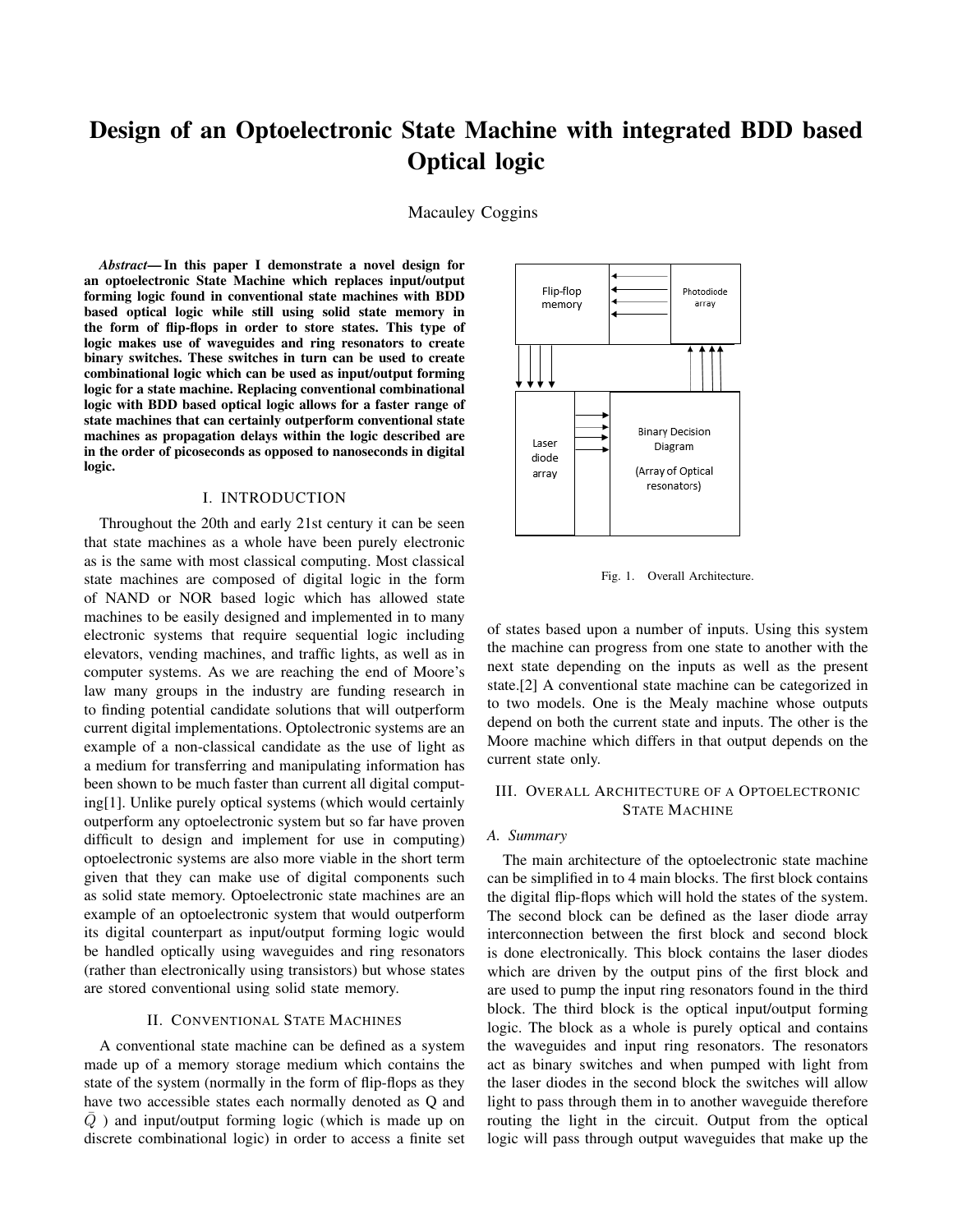interconnection between block three and block four. Block four contains the photodiode array. These photodiodes are coupled to the output waveguides from block three and produce a current when light intensity is sufficient. Current from the photodiode array will in turn drive the J/K pins of the flip-flops found in the first block.

## *B. State Input and Memory*

The main memory of the optoelectronic state machine described in this paper is similar to memory found in conventional state machines in that flip flop memory is implemented. The main differences however lie in the interface between the optical logic and the memory as any output from the logic will be optical and as such will require conversion from light in to electrical current with an array of photodiodes in order to change the states found in the memory. This electrical current in turn asserts the J or K pin of a JK flip-flop and as such will change the state of the machine. Interconnection between the output of the logic to the photodiode array is made up of a waveguides from the output directly coupled with the photodiodes. Such implementations have shown to offer a high bandwidth of >40Ghz as well as a quantum efficiency of 70%[3].

# *C. State Output and BDD based logic using optical resonators*

Input in to the optical BDD logic must first be converted from electrical current to light. This is done by driving laser diodes with the Q or  $\overline{Q}$  pins of each flip flop. This will allow for specific sections of logic to be light pumped depending on output conditions of each flip flop.

The input/output forming logic of the optoelectronic state machine uses a Binary Decision Diagram based system which is implemented using optical ring resonators. Ring resonators are a set of waveguides with at least one loop. They are used in many applications such as filtering due to the fact that ring resonators filter out wavelengths that are not at resonance within the closed loop. In previous experiments ring resonators have been used for optical switching [4]. These have been fabricated using electron beam lithography on a SOI layer which consists of a  $0.3 \mu m$  Si top layer and a  $1\mu m$  buried oxide layer. Ring resonators have been fabricated with a radius of  $5\mu m$  and a width of  $0.4\mu m$ . Waveguides and ring resonators were fabricated  $0.2 \mu m$  apart [5]. Use of optical resonators is a much easier way of creating logic for use in optical computing given their simplicity and the fact that they can be used as binary switches. Multiple ring resonators and messengers can be used to form combinational logic. Optical resonator based BDD logic works by introducing an optical signal in to an input waveguide coupled to an optical ring resonator with a modulation depth of 10 dB such that when a laser with a wavelength of 532 nm pumps the optical resonator it will switch the resonance of the ring and thus the output of the input waveguide. Light from the messenger will come from a laser that is coupled to the input of the input waveguide using lens fiber. Any waveguides whose output

terminals will be unused may require an additional design that will reduce reflection at the output terminal.



Fig. 2. Schematic of an optical resonator implemented binary switch

#### *D. Example logic*

*1) Inverter:* One of the simplest logic circuits we can demonstrate is an inverter which requires only 2 waveguides and one optical resonator in order to function. The output of the gate (denoted as  $f(x)$  in fig. 3.) is the output of the input waveguide and will only output light when resonator A is not optically pumped. When resonator A is pumped however light from the input waveguide will flow through resonator A and output out of the other waveguides terminal.



Fig. 3. Schematic of an inverter using Optical Resonators

*2) AND gate:* An AND gate which includes three waveguides and two optical resonators denoted in fig. 4. as A and B. Light going through the input waveguide will only output from the  $f(x)$  channel when both A and B resonators are optically pumped with a 532nm laser.

*3) XOR gate:* An XOR gate will require 3 optical resonators acting as two different outputs. In fig. 5. it can be seen that input A has one optical resonator. Input B has two optical resonators which will both be pumped from the same laser. If either (but not both) inputs are pumped then the light will output through  $C_0$ . If both inputs are pumped through their respective optical resonators then light will output through the  $f(x)$  channel.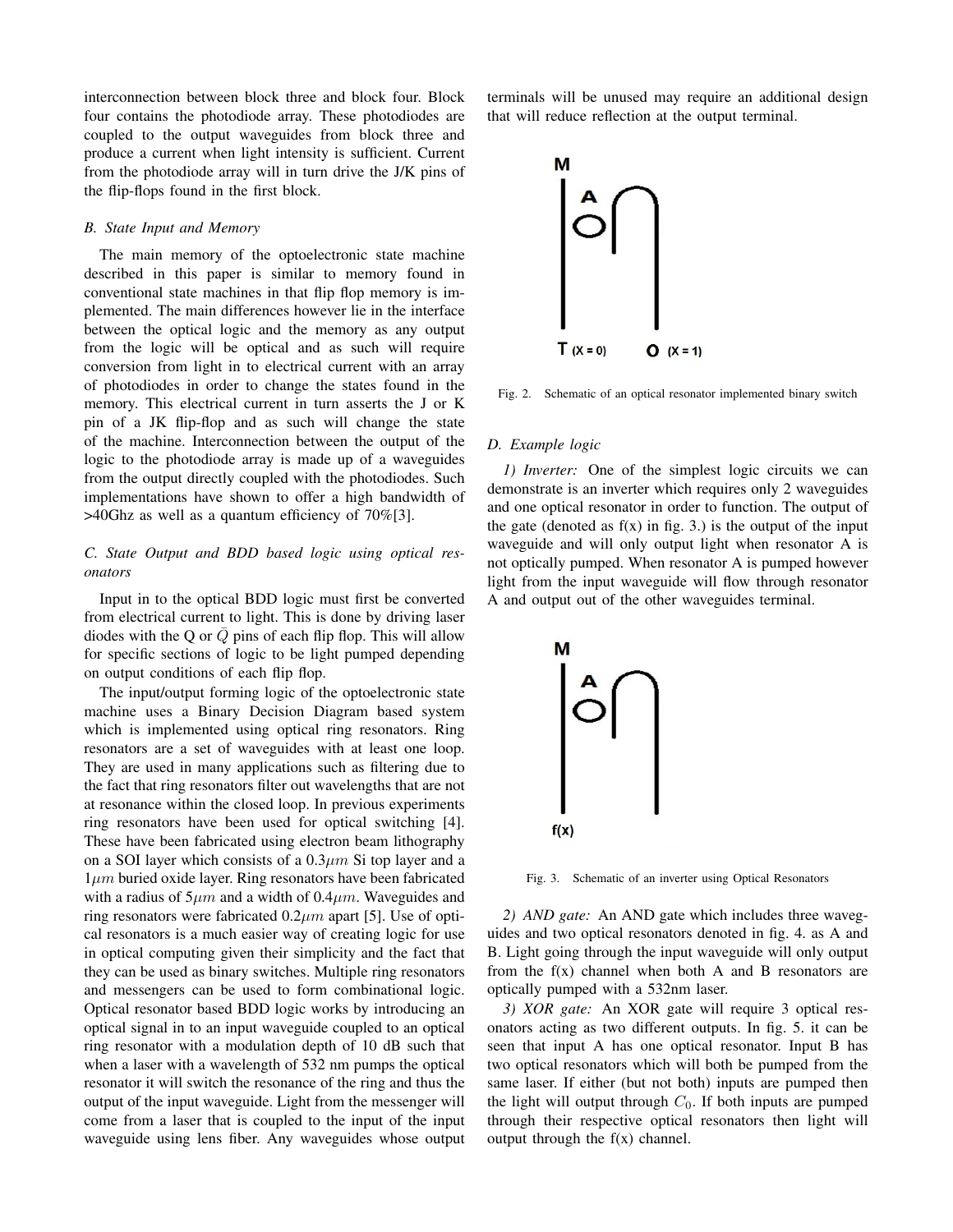Input



Fig. 4. Schematic of a AND gate using Optical Resonators

# Input



Fig. 5. Schematic of an XOR gate using Optical Resonators

# IV. EXAMPLE IMPLEMENTATIONS OF OPTOELECTRONIC STATE MACHINES

# *A. A Simple 4 bit up Counter*

One example of a implemented optoelectronic state machine is a 4 bit up counter. The design in this paper consists of 4 JK Flip Flops and 2 optical AND gates which use the optical resonator based BDD logic described in Section 3 Subsection C. Figure 6 shows the schematic for the counter described. It can be seen that the Q pin of each Flip-Flop (excluding  $O_D$ ) drives a Laser Diode. These will then pump light in to a wave guide which will then be pumped in to optical resonators that make up the optical logic. For example light from  $O_A$  will pump  $A_0$  and  $O_B$  will pump  $B_0$ . Some designs (such as this counter) may require output from one optical gate to be pumped in to the input of another. However light from a gates output may not be suitable for pumping an optical resonator as it may not have the correct wavelength needed to reliably pump the resonator. As such light from the output maybe used to saturate a waveguide photodiode which in turn will drive a laser diode which has a more suitable output wavelength of 532nm. Such an implementation can be seen in Figure 6 in the case of  $C_0$ . Note that laser sources for input waveguides are not shown in any of the diagrams for simplicity.

## *B. 11011 Sequence Detector*

A more advanced example is a sequence detector that detects the binary sequence 11011. In Figure 7 it can be seen



Fig. 6. Schematic of a 4 bit Optoelectronic Counter

that such a detector can be designed using only 3 flip flops as well as 4 gates to form the input/output forming logic. The overall design follows the same general architecture as the 4 bit up counter shown in Figure 5 where the Q pin from a Flip-Flop may be used to drive a laser diode and in turn the inputs of the input/output forming logic. The J and K pins may be driven by the optical logic with the use of a photodiode that will be saturated by light from the output of a optical gate and thus drive the J or K pin of a Flip-Flop.



Fig. 7. Schematic of a Conventional 11011 sequence detector

#### V. CONCLUSIONS

To conclude this paper has shown a novel design for a optoelectronic state machine that would outperform conventional state machines in terms of speed. Two examples of this design have been shown that have real world applications as well as examples of BDD based optical logic used to model logic gates (see Fig. 3-5). These optical logic circuits are what allow for high performance for the designed state machine as a whole as such circuits have a propagation delay that is within picoseconds as opposed to conventional digital logic which may have a propagation delay within nanoseconds. This paper has also shown how light signals between optical logic gates can be used to drive another laser